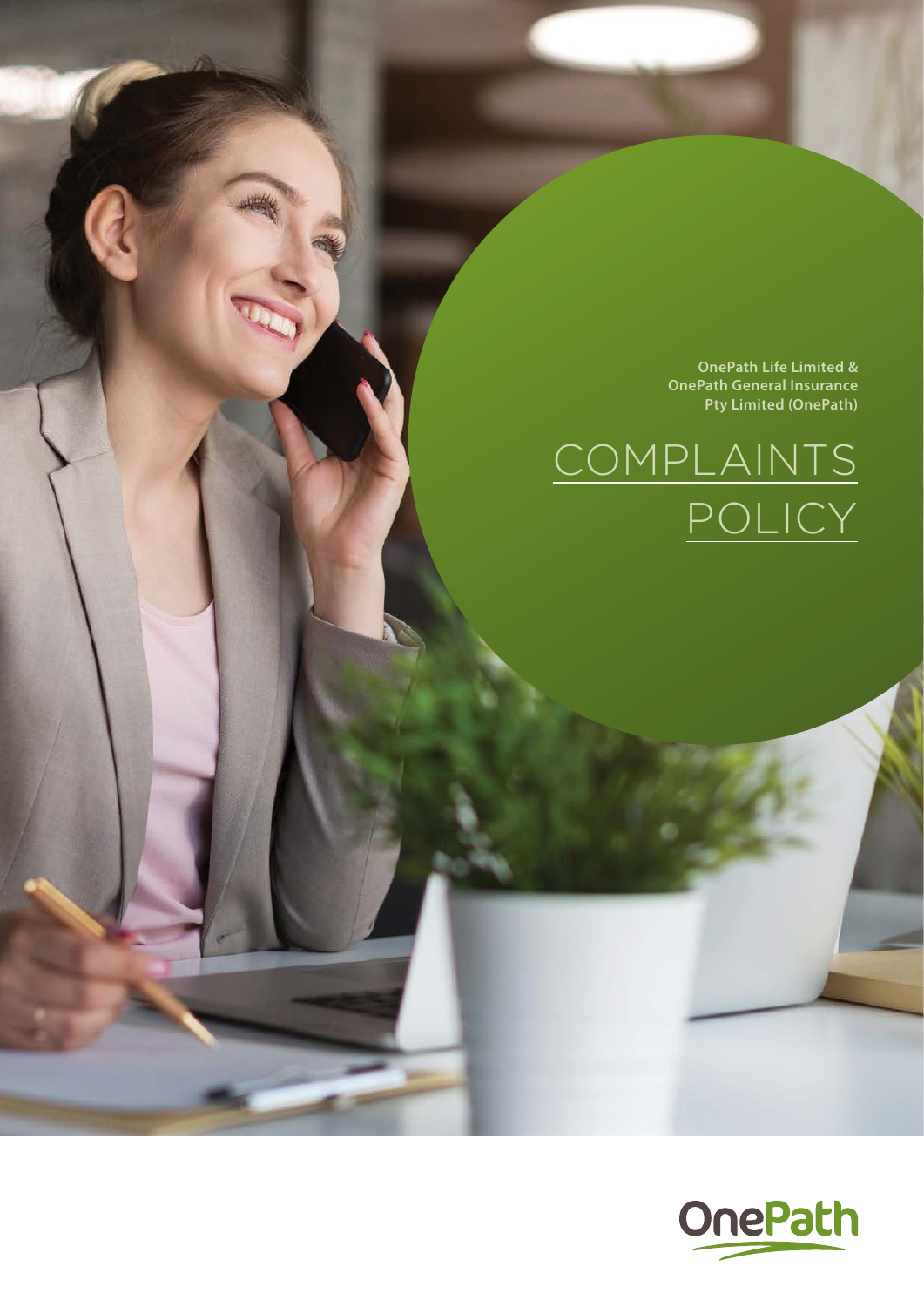# ONEPATH IS COMMITTED TO ASSISTING YOU WHEN YOU NEED US MOST

OnePath designs insurance products to protect you and your family when things don't go to plan.

We are committed to customer service and always put our customers and their needs first – this includes understanding where you are not satisfied with our products or the information, service or a response that we have provided, so we have an opportunity to make things right.

OnePath has Internal Dispute Resolution procedures in place for resolving complaints, which is a free service to you and your representatives. This document aims to assist you in accessing these services should the need arise.

# HOW CAN I MAKE A COMPLAINT?

We have dedicated people here to help, who will listen carefully and try to resolve your complaint as quickly as possible. You can contact this team using any of the methods listed below.



To assist you better, you may wish to provide the following information when contacting us about your complaint:

- Your name
- Your policy number (if applicable)
- How you would prefer to be contacted by us (phone number and/or email address)
- What we haven't done so well i.e. details of your complaint
- The outcome you would like OnePath to provide in relation to the complaint.

# CONTACT DETAILS

**TELEPHONE** 

OneCare Life Insurance Products 133 667

All other Life Insurance Products 132 062

International callers +61 2 9234 8111

OnePath Investments 1800 646 706 / +61 2 9995 3777

### **QUANGE FORM**

Use our online complaints form at

[https://www.onepathinsurance.com.au/](https://www.onepathinsurance.com.au/about-us/complaints/form.html) [about-us/complaints/form.html](https://www.onepathinsurance.com.au/about-us/complaints/form.html)

#### EMAIL OUR DISPUTE 國 RESOLUTION TEAM:

insurancefeedback@onepath.com.au



Write to the Dispute Resolution Team at:

Dispute Resolution Manager GPO Box 4148 Sydney NSW 2001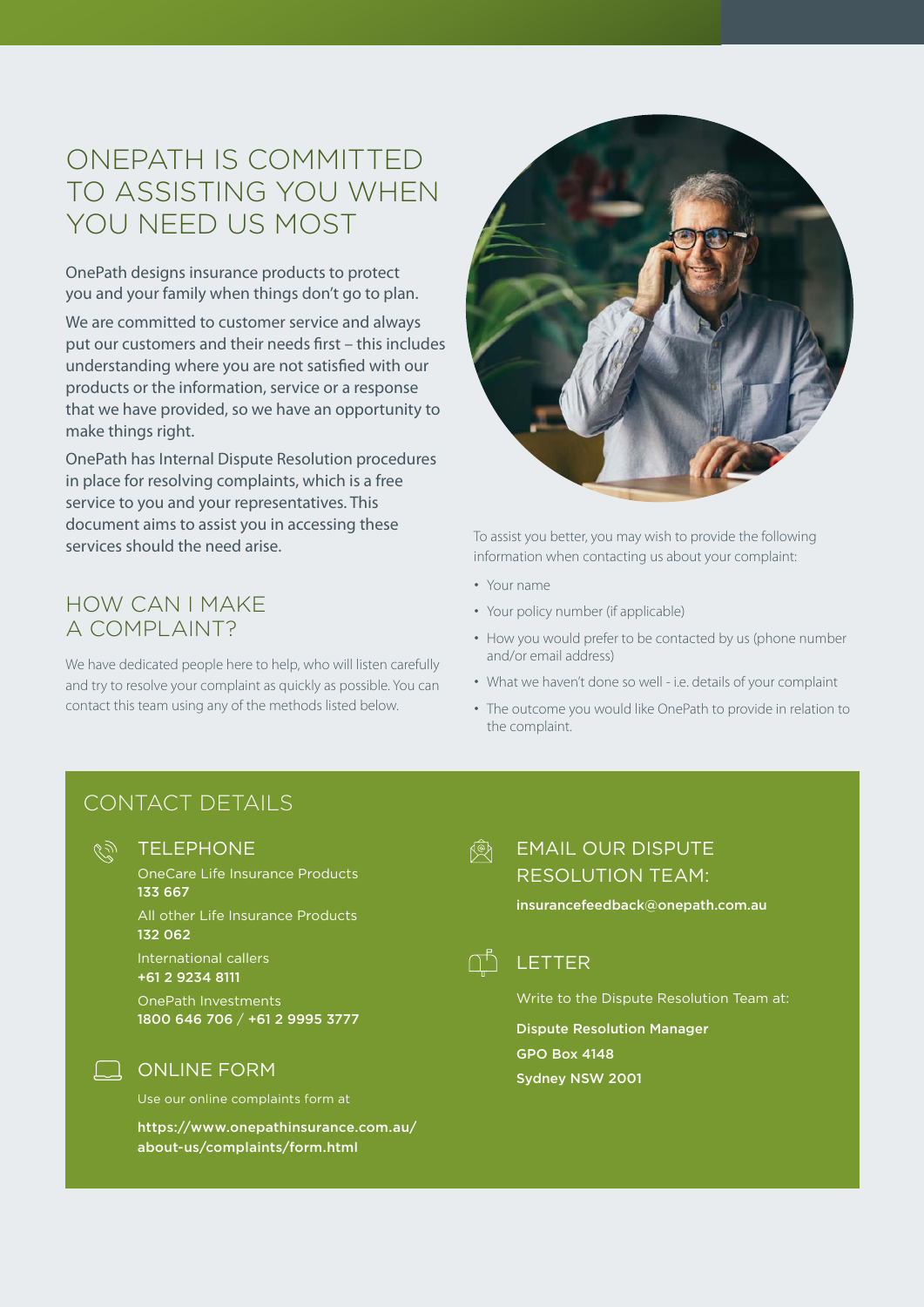# NEED HELP OR ADDITIONAL ASSISTANCE TO MAKE A COMPLAINT?

We understand some people need help to make a complaint and you are able to ask someone to speak with us on your behalf, such as a relative, friend or legal representative, where we have your consent.

OnePath will also provide additional assistance to those who require help to understand their policy or lodge a complaint. This might include older persons, individuals experiencing financial hardship, managing a disability, or mental health condition, individuals experiencing family violence or those that are from a non-English speaking background or indigenous community.

We will take steps to ensure that all customers are provided with the service they need and will work with you or your representative to identify how best to provide support.

Should you require additional assistance, please contact us on 133 667 so we can provide the necessary support to help you manage your complaint.

**Hearing and speech impaired customers** can contact OnePath via the National Relay Service on 1300 555 727.

**Customers requiring translation assistance** can contact the Translating and Interpreting Service on 131 450 and request they contact us on your behalf. This document is also available in various languages, including Arabic, Korean, Hindi, Vietnamese, Simplified Chinese, Traditional Chinese, Italian and Greek. Copies can be found on our website or by request.

If you require further support there are various organisations that are available to help such as Beyond Blue [www.beyondblue.org.au](http://www.Beyondblue.org.au)

# WHAT HAPPENS AFTER I RAISE MY COMPLAINT?

OnePath will confirm that we have received your complaint within 1 business day (or as soon as practicable) and work with you to provide an outcome as quickly as possible.

If we need more than 5 days to review and resolve your concerns, we will refer you to our Dispute Resolution Team who will undertake further investigations.

Your dedicated contact will keep you regularly updated with the progress and will work with you to discuss options to resolve your complaint.

Once we have come to a decision on the outcome of your complaint we will discuss this with you.

We will write to you, where required, and our response will outline the outcome of your complaint. In most instances, our complaints decision will be provided no later than 30 calendar days where your complaint relates to a life insurance policy, or 45 calendar days if it relates to a superannuation product. Where we cannot resolve your complaint within this timeframe we will advise you in writing.

## WHAT IF I'M NOT SATISFIED WITH YOUR PROPOSED DECISION OR RESOLUTION TO MY COMPLAINT?

If you are not satisfied with our response, you can have your complaint reviewed by an External Dispute Resolution (EDR) scheme.

The Australian Financial Complaints Authority (AFCA) is an EDR scheme that provides a fair and independent complaint resolution procedure. AFCA is a free service to customers and their contact details are:

| <b>Website:</b> | www.afca.org.au                           |
|-----------------|-------------------------------------------|
| Email:          | info@afca.org.au                          |
| Telephone:      | 1800 931 678 (free call)                  |
| In writing:     | Australian Financial Complaints Authority |
|                 | GPO Box 3                                 |
|                 | Melbourne VIC 3001                        |

If your complaint relates to a privacy matter, you can contact the Office of the Australian Information Commissioner (OAIC):

| www.oaic.gov.au                                   |
|---------------------------------------------------|
| 1300 363 992                                      |
| Office of the Australian Information Commissioner |
| <b>GPO Box 5218</b>                               |
| Sydney NSW 2001                                   |
|                                                   |

Please note there are time limits for lodging disputes with AFCA or OAIC, which are available by contacting each organisation directly.